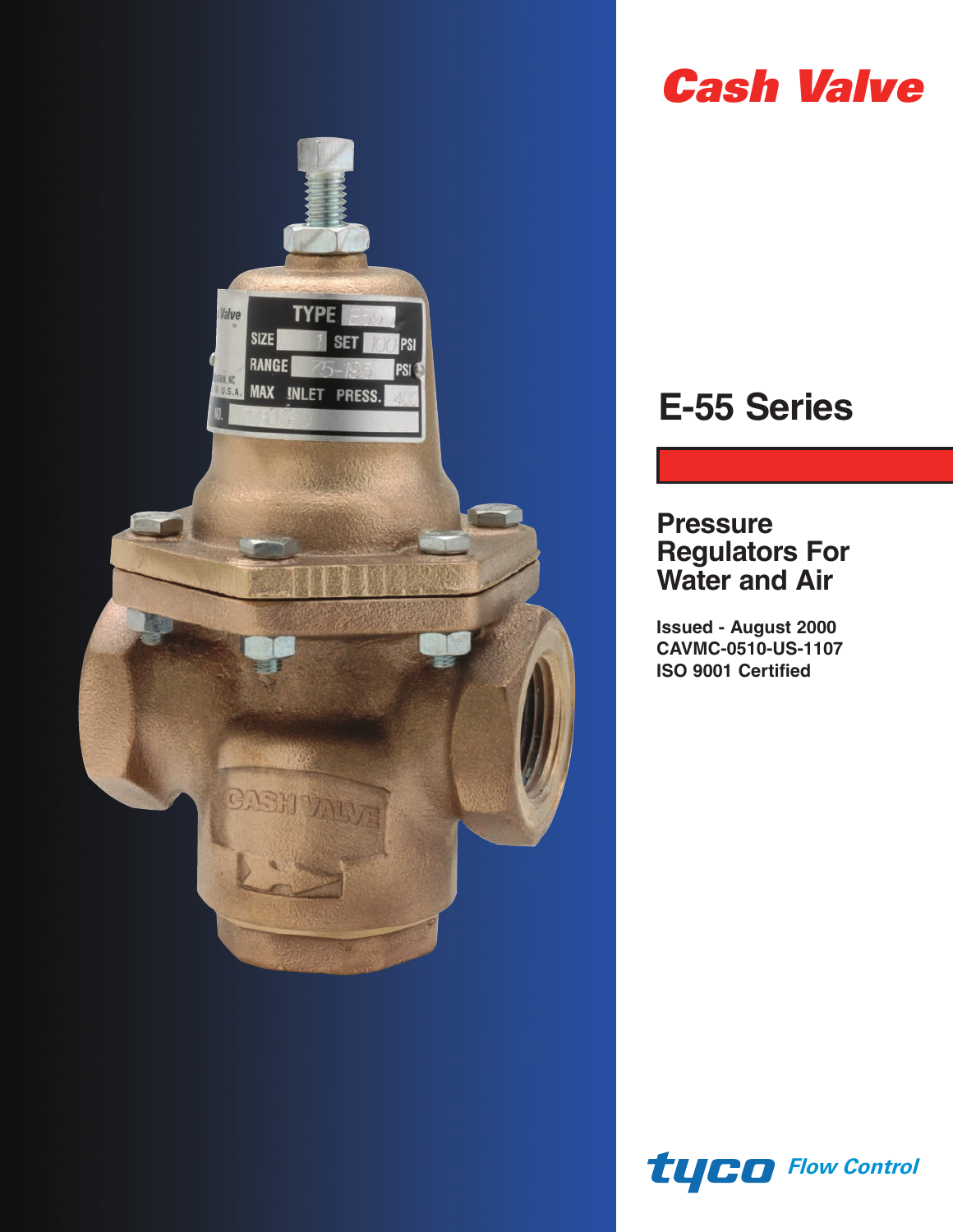# E-55 High Capacity and Accurate Regulation

### **Description**

Due to its exceptional design features, the Type E-55 pressure regulator will handle high and variable flow rates that are beyond the limitations of ordinary regulators and still maintain unusually close regulation of the downstream pressure.

The Type E-55 regulator is suitable for service on air, water, oil, gases (except steam) and fluids not corrosive to brass. It is particularly suitable for water systems of all kinds and various hydraulic and pneumatic systems that require a regulator with exceptional accuracy.

Available in 1/2" thru 2" sizes, the Type E-55 regulator is designed for systems having a maximum inlet pressure of 400 psi and allows delivery pressures to be adjusted from a maximum of 300 psi to a minimum of 25 psi depending on the adjusting spring used. Refer to the Spring Range Table under Specifications for additional information. The maximum system operating temperature must not exceed 180°F.

### **Features**

A wide range of features contribute to make the Type E-55 an outstanding regulator.

#### **Balanced Piston Design:**

The Type E-55 is furnished with a fully balanced piston assembly; the upper and lower sections of the piston have the same cross section area and are

exposed to the same outlet pressure conditions. The balanced piston design allows the pressures pushing upward and downward on the piston to be equal, producing more sensitive operation while providing for closer regulation over wide fluctuations in the inlet pressure and assuring quiet performance.

#### **Accurate Regulation at High Flow Rates:**

A unique feature of the Type-55 regulator is its increased sensitivity to changes in the rate of flow which is accomplished through the use of an aspirating nozzle in the valve outlet. The velocity of the flow through the nozzle produces an aspirating action (suction) that reduces the pressure below the diaphragm, permitting a wider valve opening and higher capacity without sacrificing accuracy of regulation.

#### **Inbuilt Strainer Screen:**

An inbuilt Monel® strainer screen protects the working parts and is easily removed for cleaning by removing the bottom plug.

#### **Cryogenic Service:**

Optional construction is available for the Type E-55 regulator to enable it to be used in handling cold fluids or gases. For more information, write for Data Sheet.

#### **Simplicity of Design:**

The simple design of the Type E-55 regulator lends itself to easy maintenance and repair.



| <b>Construction</b>     |                                   |
|-------------------------|-----------------------------------|
| <b>Part Description</b> | <b>Materials</b>                  |
| Body                    | <b>Bronze</b>                     |
| Spring Chamber          | <b>Bronze</b>                     |
| Adjusting Spring        | Steel plated                      |
| Pressure Plate          | <b>Brass</b>                      |
| Diaphragm               | <b>BUNA-N nylon</b><br>reinforced |
| <b>Body Seat</b>        | <b>Stainless Steel</b>            |
| Seat Disc               | <b>BUNA-N</b>                     |
| Piston                  | <b>Brass</b>                      |
| O-ring                  | <b>BUNA-N</b>                     |
| <b>Strainer Screen</b>  | Monel®                            |
| Bottom Plug             | Bronze                            |

| Type   | Size                                               | <b>Valve</b><br><b>Connections</b> | Maximum<br>Inlet<br><b>Pressure</b> | <b>Adjustment</b><br>Range | <b>Maximum</b><br>Operating<br>Temp. $(^{\circ}F)$ |
|--------|----------------------------------------------------|------------------------------------|-------------------------------------|----------------------------|----------------------------------------------------|
| $E-55$ | $1/2$ ", $3/4$ ", $1$ ", $11/4$ ", $11/2$ ", $2$ " | Threaded                           | 400                                 | 25-300                     | 180                                                |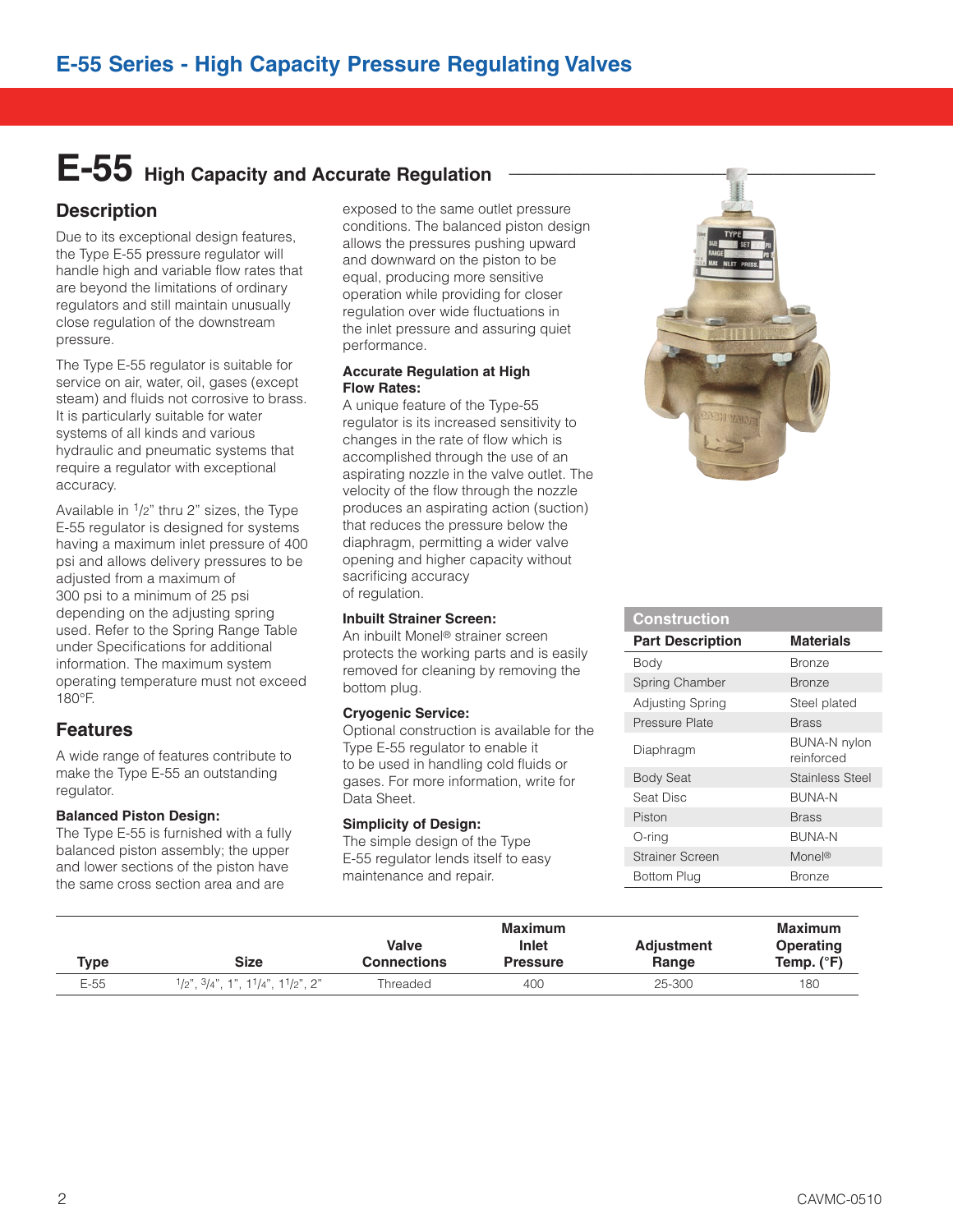

#### **Specifications**

| <b>Size</b>              | <b>Spring Range Adjustment (psi)</b> |           |            |          |              |  |
|--------------------------|--------------------------------------|-----------|------------|----------|--------------|--|
| $1/2$ " $3/4$ " 1"       | $15 - 50$                            | - 25 - 80 | $50 - 110$ | 75 - 195 | 100-250      |  |
| $11/4$ ", $11/2$ ", $21$ | $15 - 25$                            | $20 - 50$ | $40 - 100$ | 75 - 150 | $100 - 300*$ |  |
| $\cdots$                 |                                      |           |            |          |              |  |

 $*$  100 - 300 range for 1<sup>1</sup>/4", 1<sup>1</sup>/2" and 2" sizes available.

Note: Adjustable range varies with use of closing cap; consult factory.

#### **Dimensions**

| <b>Size</b> |            | <b>Shipping</b> |            |              |
|-------------|------------|-----------------|------------|--------------|
|             | A          | в               | С          | Weight (lbs) |
| 1/2"        | 4"         | $7^{1}/4"$      | $2^{1/4"}$ | 6            |
| 3/4"        | 4"         | $7^{1}/4"$      | $2^{1/4"}$ | 6            |
| 1"          | 4"         | $7^{1}/4"$      | $2^{1/4"}$ | 6            |
| 11/4"       | 55/8"      | $11^{1/8"$      | $3^{1/4"$  | 17           |
| $1^{1}/2$ " | $5^{5}/8"$ | $11^{1/8"$      | $3^{1/4"$  | 17           |
| 2"          | 55/8"      | $11^{1/8"$      | $2^{7}/8"$ | 17           |

The amount of air or fluid any regulator will pass is governed by two factors: (1) pressure differential (difference between the inlet and outlet set pressure), and (2) fall-off (or droop). Outlet pressure fall-off drops slightly with increased flow (initially slight, increasing with higher flow). The rates of flow stated on the following charts are based on assumed conditions, which may be considered average for a given installation.

#### **Type E-55 Pressure Regulator Water Capacity Information**

| <b>Water Capacity in GPM By Size</b> |               |                  |          |          |             |                                 |            |
|--------------------------------------|---------------|------------------|----------|----------|-------------|---------------------------------|------------|
| Inlet (psig)                         | Outlet (psig) | 1/2"             | 3/4"     | 1"       | $1^{1}/4$ " | 1 <sup>1</sup> /2 <sup>''</sup> | 2"         |
| 25                                   | 15            | 4                | 5        | 6        | 18          | 20                              | 25         |
| 50                                   | 40            | $\overline{4}$   | 5        | 6        | 18          | 20                              | 25         |
|                                      | 25            | $\boldsymbol{9}$ | 10       | 11       | 38          | 40                              | 50         |
| 75                                   | 50            | 12               | 14       | 15       | 56          | 62                              | 74         |
|                                      | 25            | 13               | 17       | 19       | 60          | 70                              | 80         |
| 100                                  | 75            | 12               | 14       | 15       | 56          | 62                              | 74         |
|                                      | 50            | 16               | 20       | 22       | 73          | 82                              | 94         |
|                                      | 25            | 16               | 22       | 24       | 80          | 90                              | 100        |
| 125                                  | 75            | 16               | 20       | 22       | 73          | 82                              | 94         |
|                                      | 50            | 17               | 25       | 28       | 85          | 95                              | 109        |
|                                      | 25            | 18               | 28       | 38       | 95          | 107                             | 120        |
| 150                                  | 100           | 16               | 20       | 32       | 73          | 82                              | 94         |
|                                      | 75            | 17               | 25       | 28       | 85          | 95                              | 109        |
|                                      | 50            | 18               | 28       | 32       | 95          | 107                             | 120        |
|                                      | 25            | 18               | 30       | 35       | 102         | 115                             | 130        |
| 200                                  | 150           | 16               | 20       | 22       | 73          | 82                              | 94         |
|                                      | 100           | 18               | 28       | 32       | 95          | 107                             | 120        |
|                                      | 75<br>50      | 18               | 30       | 35<br>38 | 102         | 115                             | 130        |
|                                      |               | 18               | 33       |          | 109         | 124                             | 140        |
| 250                                  | 150           | 18               | 28       | 32       | 95          | 107                             | 120        |
|                                      | 100           | 18               | 33       | 38       | 109         | 124                             | 140        |
|                                      | 50            | 18               | 35       | 43       | 120         | 140                             | 140        |
| 300/400                              | 200           | 18               | 28       | 32       | 95          | 107                             | 120        |
|                                      | 100<br>50     | 18<br>$18$       | 35<br>35 | 43<br>43 | 120<br>120  | 140<br>140                      | 140<br>140 |
|                                      |               |                  |          |          |             |                                 |            |

Note: Capacities are based on a 20% falloff.

#### **Capacity Information Continues >**